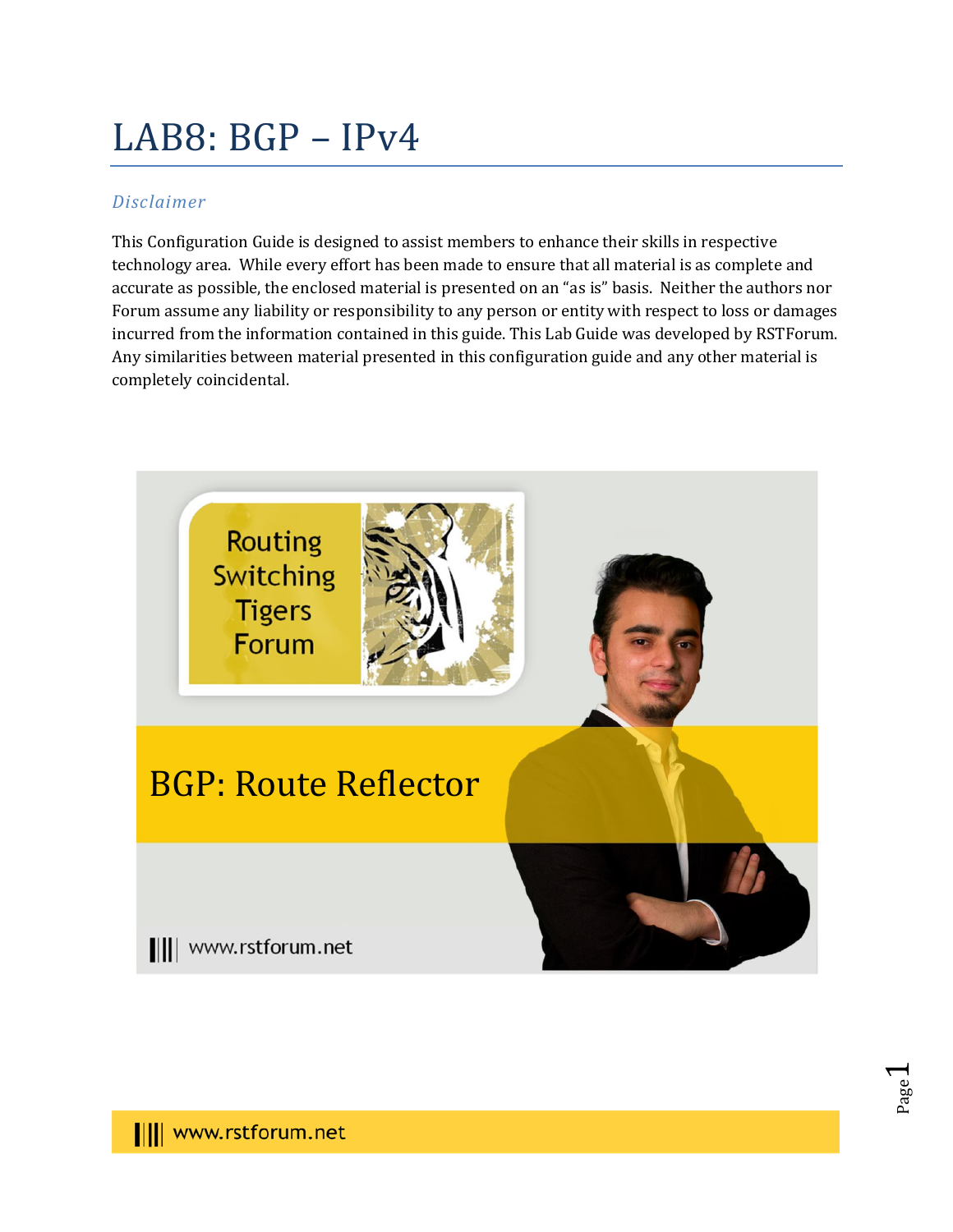## **LAB 8: Diagram**

Note: This Lab was developed on Cisco IOS Version15.2(4) M1 ADVENTERPRISEK9-M.



|||| www.rstforum.net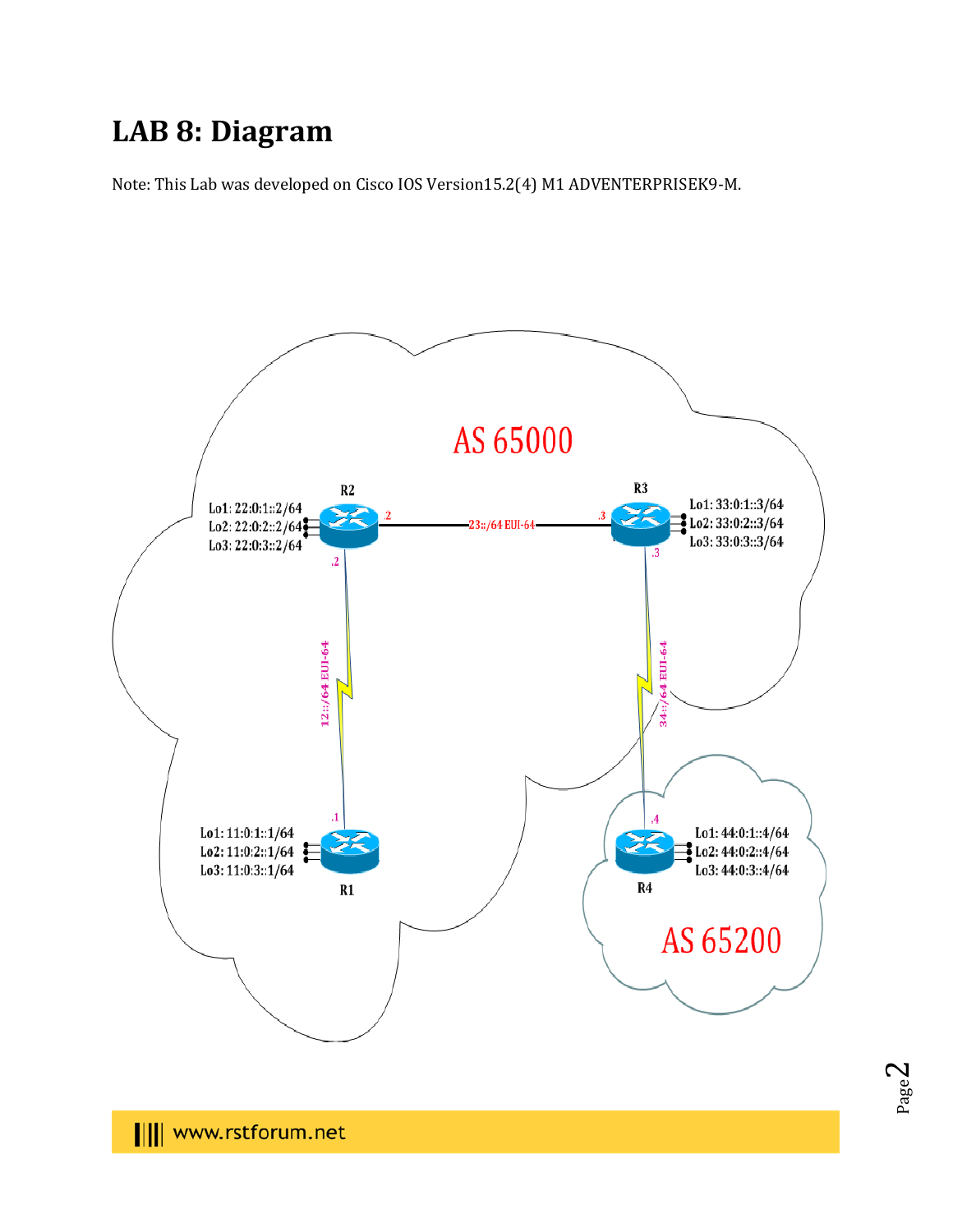## **LAB 8: Configure BGP Route Reflector**

### **Task 1: Configure IPv4 BGP Process for Autonomous**

Step 1 In the configuration mode of router configure IPv4 BGP Process by following command:

#### $R1:$

router bgp 65000 neighbor 22.0.1.2 remote-as 65000 neighbor 22.0.1.2 update-source Loopback1 neighbor 22.0.1.2 soft-reconfiguration inbound exit

#### R2:

router bgp 65000 neighbor 11.0.1.1 remote-as 65000 neighbor 11.0.1.1 update-source Loopback1 neighbor 11.0.1.1 soft-reconfiguration inbound neighbor 33.0.1.3 remote-as 65000 neighbor 33.0.1.3 update-source Loopback1 neighbor 33.0.1.3 soft-reconfiguration inbound exit

#### R3:

router bgp 65000 neighbor 22.0.1.2 remote-as 65000 neighbor 22.0.1.2 update-source loopback 1 neighbor 22.0.1.2 soft-reconfiguration inbound neighbor 44.0.1.4 remote-as 65200 neighbor 44.0.1.4 ebgp-multihop 5 neighbor 44.0.1.4 update-source loopback 1 neighbor 44.0.1.4 soft-reconfiguration inbound exit

#### R4:

router bgp 65200 neighbor 33.0.1.3 remote-as 65000 neighbor 33.0.1.3 ebgp-multihop 5 neighbor 33.0.1.3 update-source loopback 1 neighbor 33.0.1.3 soft-reconfiguration inbound exit

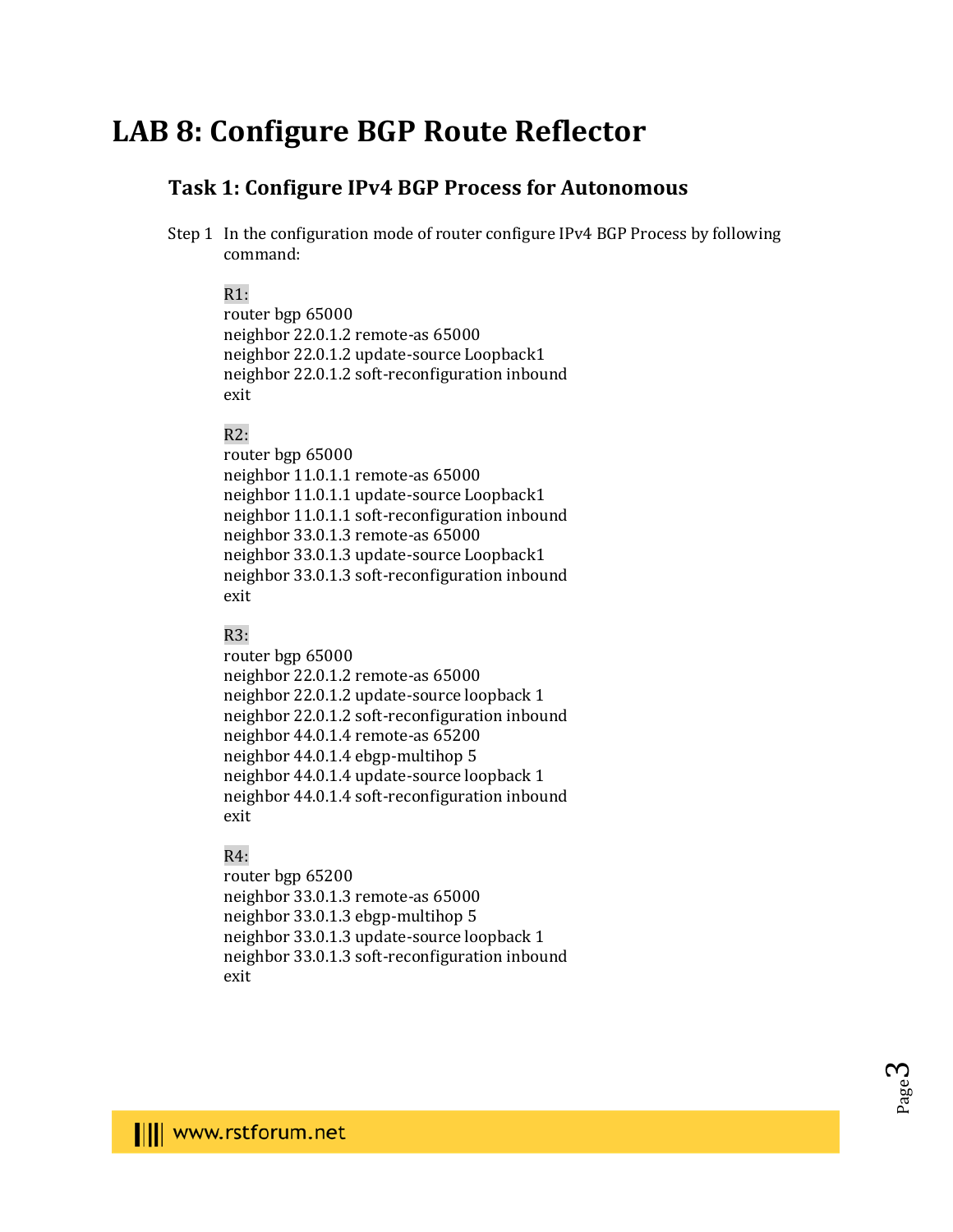Step 2 In the configuration mode of router configure IPv4 OSPF Process by following command:

#### $R1$ :

router ospf 1 network 0.0.0.0 0.0.0.0 area 0 exit

### R2:

router ospf 1 network 0.0.0.0 0.0.0.0 area 0 exit

#### R3:

router ospf 1 network 0.0.0.0 0.0.0.0 area 0 exit

#### R4:

router ospf 1 network 0.0.0.0 0.0.0.0 area 0 exit

Step 3 Announce the network in BGP Process

#### R1:

router bgp 65000 address-family ipv4 network 11.0.1.0 mask 255.255.255.0 network 11.0.2.0 mask 255.255.255.0 network 11.0.3.0 mask 255.255.255.0 exit

#### R2:

router bgp 65000 address-family ipv4 network 22.0.1.0 mask 255.255.255.0 network 22.0.2.0 mask 255.255.255.0 network 22.0.3.0 mask 255.255.255.0 exit

#### R3:

router bgp 65000 address-family ipv4 network 33.0.1.0 mask 255.255.255.0 network 33.0.2.0 mask 255.255.255.0 network 33.0.3.0 mask 255.255.255.0 exit

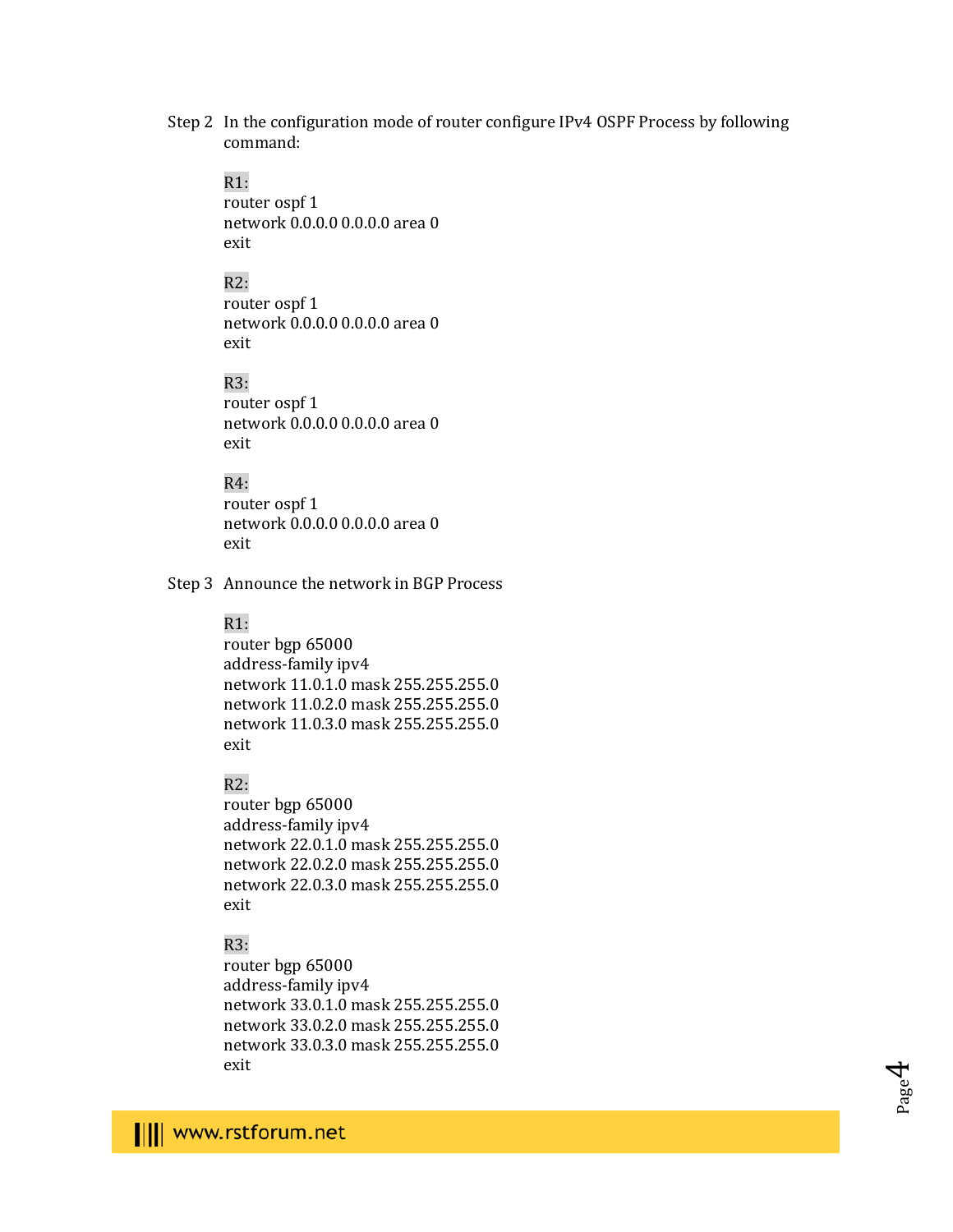R4:

router bgp 65200 address-family ipv4 network 44.0.1.0 mask 255.255.255.0 network 44.0.2.0 mask 255.255.255.0 network 44.0.3.0 mask 255.255.255.0 exit

Step 4 Verify IPv4 BGP routes by following command:

R1#show ip bgp BGP table version is 7, local router ID is 11.0.3.1 Status codes: s suppressed, d damped, h history, \* valid, > best, i - internal, r RIB-failure, S Stale, m multipath, b backup-path, f RT-Filter, x best-external, a additional-path, c RIB-compressed, Origin codes: i - IGP, e - EGP, ? - incomplete RPKI validation codes: V valid, I invalid, N Not found

| Network           | Next Hop | Metric   | LocPrf | Weight Path |  |
|-------------------|----------|----------|--------|-------------|--|
| * $> 11.0.1.0/24$ | 0.0.0.0  | $\theta$ |        | 32768       |  |
| * $> 11.0.2.0/24$ | 0.0.0.0  | $\theta$ |        | 32768       |  |
| * $> 11.0.3.0/24$ | 0.0.0.0  | 0        |        | 32768       |  |
| *>i 22.0.1.0/24   | 22.0.1.2 | 0        | 100    | $\theta$    |  |
| *>i 22.0.2.0/24   | 22.0.1.2 | 0        | 100    | $\theta$    |  |
| *>i 22.0.3.0/24   | 22.0.1.2 | 0        | 100    | $\Omega$    |  |
|                   |          |          |        |             |  |

(Split Horizon doesn't allow R2 to forward R3 BGP Routes to R1, because rule is Routes received from one IBGP neighbor is not forwarded to other IBGP neighbor. Hence R1 doesn't received R3 & R4 routes.)

#### R2#show ip bgp

BGP table version is 13, local router ID is 22.0.3.2 Status codes: s suppressed, d damped, h history, \* valid, > best, i - internal, r RIB-failure, S Stale, m multipath, b backup-path, f RT-Filter, x best-external, a additional-path, c RIB-compressed, Origin codes: i - IGP, e - EGP, ? - incomplete RPKI validation codes: V valid, I invalid, N Not found

| Network          | Next Hop | Metric |     | LocPrf Weight | Path |
|------------------|----------|--------|-----|---------------|------|
| *>i 11.0.1.0/24  | 11.0.1.1 | 0      | 100 | 0             |      |
| *>i 11.0.2.0/24  | 11.0.1.1 | 0      | 100 | $\theta$      |      |
| *>i 11.0.3.0/24  | 11.0.1.1 | 0      | 100 |               |      |
| *> $22.0.1.0/24$ | 0.0.0.0  | 0      |     | 32768         |      |
| *> $22.0.2.0/24$ | 0.0.0.0  | 0      |     | 32768         | i    |
| *> $22.0.3.0/24$ | 0.0.0.0  | 0      |     | 32768         | i    |
| *>i 33.0.1.0/24  | 33.0.1.3 | 0      | 100 | $\Omega$      | i    |
| *>i 33.0.2.0/24  | 33.0.1.3 | 0      | 100 |               |      |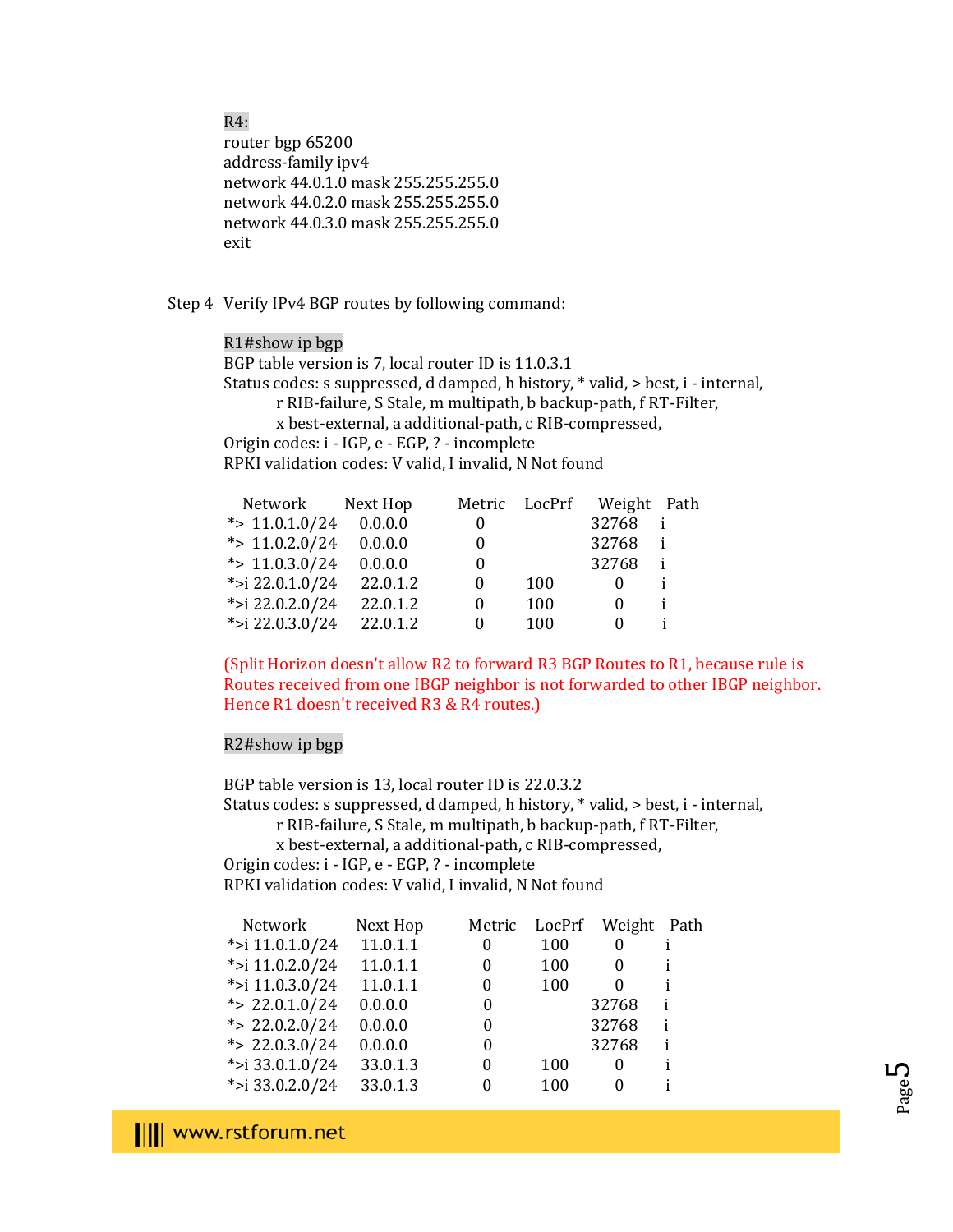| *>i 33.0.3.0/24 33.0.1.3 | $\mathbf{0}$ | 100 |              |         |
|--------------------------|--------------|-----|--------------|---------|
| *>i 44.0.1.0/24 44.0.1.4 | - 0          | 100 | $\mathbf{U}$ | 65200 i |
| *>i 44.0.2.0/24 44.0.1.4 | $\mathbf{u}$ | 100 | $\mathbf{U}$ | 65200 i |
| *>i 44.0.3.0/24 44.0.1.4 | $\mathbf{U}$ | 100 |              | 65200 i |

#### R3#show ip bgp

BGP table version is 10, local router ID is 33.0.3.3

Status codes: s suppressed, d damped, h history, \* valid, > best, i - internal,

r RIB-failure, S Stale, m multipath, b backup-path, f RT-Filter,

x best-external, a additional-path, c RIB-compressed,

Origin codes: i - IGP, e - EGP, ? - incomplete

RPKI validation codes: V valid, I invalid, N Not found

| Network           | Next Hop | Metric   | LocPrf Weight Path |          |        |
|-------------------|----------|----------|--------------------|----------|--------|
| *>i 22.0.1.0/24   | 22.0.1.2 | 0        | 100                | 0        |        |
| *>i 22.0.2.0/24   | 22.0.1.2 | 0        | 100                | 0        |        |
| *>i 22.0.3.0/24   | 22.0.1.2 | 0        | 100                | $\Omega$ |        |
| * $> 33.0.1.0/24$ | 0.0.0.0  | 0        |                    | 32768    |        |
| * $> 33.0.2.0/24$ | 0.0.0.0  | 0        |                    | 32768    | i      |
| * $> 33.0.3.0/24$ | 0.0.0.0  | 0        |                    | 32768    |        |
| *> $44.0.1.0/24$  | 44.0.1.4 | 0        |                    | 0        | 65200i |
| *> $44.0.2.0/24$  | 44.0.1.4 | $\theta$ |                    | 0        | 65200i |
| *> $44.0.3.0/24$  | 44.0.1.4 | 0        |                    | 0        | 65200i |

(Split Horizon doesn't allow R2 to forward R1 BGP Routes to R3, because rule is Routes received from one IBGP neighbor is not forwarded to other IBGP neighbor. Hence R3 doesn't received R1 routes.)

#### R4#show ip bgp

BGP table version is 10, local router ID is 44.0.3.4

Status codes: s suppressed, d damped, h history, \* valid, > best, i - internal,

r RIB-failure, S Stale, m multipath, b backup-path, f RT-Filter,

x best-external, a additional-path, c RIB-compressed,

Origin codes: i - IGP, e - EGP, ? - incomplete

RPKI validation codes: V valid, I invalid, N Not found

| Network           | Next Hop |   | Metric LocPrf Weight Path |       |        |
|-------------------|----------|---|---------------------------|-------|--------|
| *> $22.0.1.0/24$  | 33.0.1.3 |   | 0                         |       | 65000i |
| *> $22.0.2.0/24$  | 33.0.1.3 |   | 0                         |       | 65000i |
| * $> 22.0.3.0/24$ | 33.0.1.3 |   | 0                         |       | 65000i |
| *> $33.0.1.0/24$  | 33.0.1.3 |   | 0                         |       | 65000i |
| * $> 33.0.2.0/24$ | 33.0.1.3 |   | 0                         |       | 65000i |
| * $> 33.0.3.0/24$ | 33.0.1.3 | 0 | 0                         |       | 65000i |
| *> $44.0.1.0/24$  | 0.0.0.0  | 0 |                           | 32768 | i      |
| *> $44.0.2.0/24$  | 0.0.0.0  | 0 |                           | 32768 | i      |
| *> $44.0.3.0/24$  | 0.0.0.0  | 0 |                           | 32768 |        |

Page 6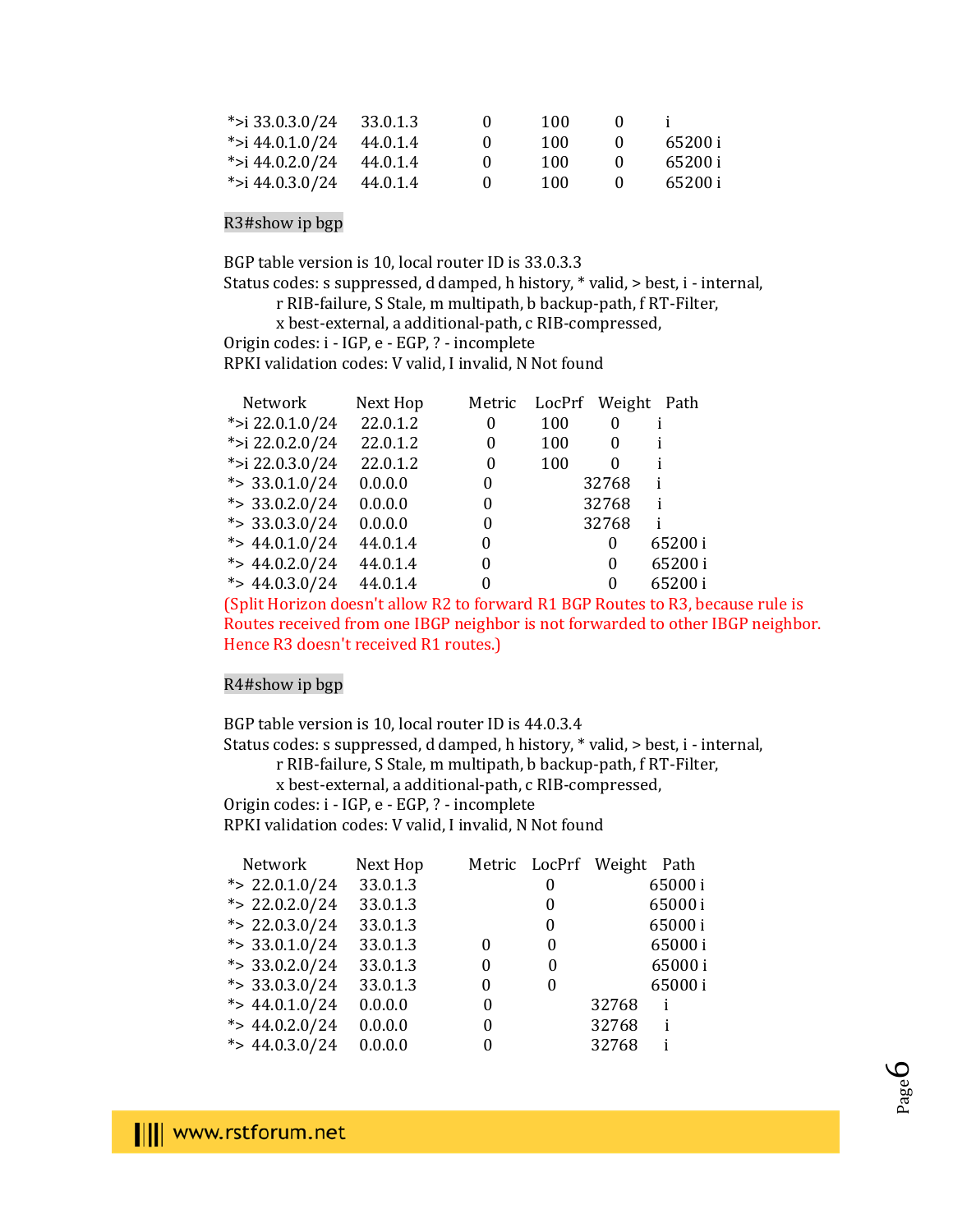## **Task 2: Configure BGP Route Reflector**

Step 1 Configure BGP Route Reflector

#### R2:

router bgp 65000 neighbor 11.0.1.1 remote-as 65000 address-family ipv4 neighbor 11.0.1.1 route-reflector-client exit neighbor 33.0.1.3 remote-as 65000 exit

Step 2 Verify IPv4 BGP routes by following command:

#### R1#show ip bgp

BGP table version is 19, local router ID is 11.0.3.1 Status codes: s suppressed, d damped, h history, \* valid, > best, i - internal,

 r RIB-failure, S Stale, m multipath, b backup-path, f RT-Filter, x best-external, a additional-path, c RIB-compressed, Origin codes: i - IGP, e - EGP, ? - incomplete RPKI validation codes: V valid, I invalid, N Not found

| Network             | Next Hop |              | Metric LocPrf | Weight       | Path    |
|---------------------|----------|--------------|---------------|--------------|---------|
| *> $11.0.1.0/24$    | 0.0.0.0  | 0            |               |              | 32768i  |
| *> $11.0.2.0/24$    | 0.0.0.0  | 0            |               |              | 32768i  |
| *> $11.0.3.0/24$    | 0.0.0.0  | 0            |               |              | 32768i  |
| *>i 22.0.1.0/24     | 22.0.1.2 | 0            | 100           | 0            |         |
| *>i 22.0.2.0/24     | 22.0.1.2 | 0            | 100           | 0            |         |
| *>i 22.0.3.0/24     | 22.0.1.2 | 0            | 100           | 0            |         |
| *>i 33.0.1.0/24     | 33.0.1.3 | $\theta$     | <b>100</b>    | $\Omega$     |         |
| * $>$ i 33.0.2.0/24 | 33.0.1.3 | 0            | <b>100</b>    | 0            |         |
| * $>$ i 33.0.3.0/24 | 33.0.1.3 | $\mathbf{0}$ | <b>100</b>    | 0            |         |
| * $>i$ 44.0.1.0/24  | 44.0.1.4 | $\theta$     | <b>100</b>    | 0            | 65200 i |
| * $>i$ 44.0.2.0/24  | 44.0.1.4 | $\theta$     | <b>100</b>    | $\Omega$     | 65200 i |
| * $>i$ 44.0.3.0/24  | 44.0.1.4 | $\Omega$     | <b>100</b>    | $\mathbf{0}$ | 65200 i |

(Using Route Reflector, R1 router is configured as route reflector client and R3 router as route reflector non-client. Client to Non-client BGP routes forwarding is allowed and therefore R1 now receives BGP routes from R3 as well as R4 along with R2. Therefore now all BGP routes are seen on R1 router.)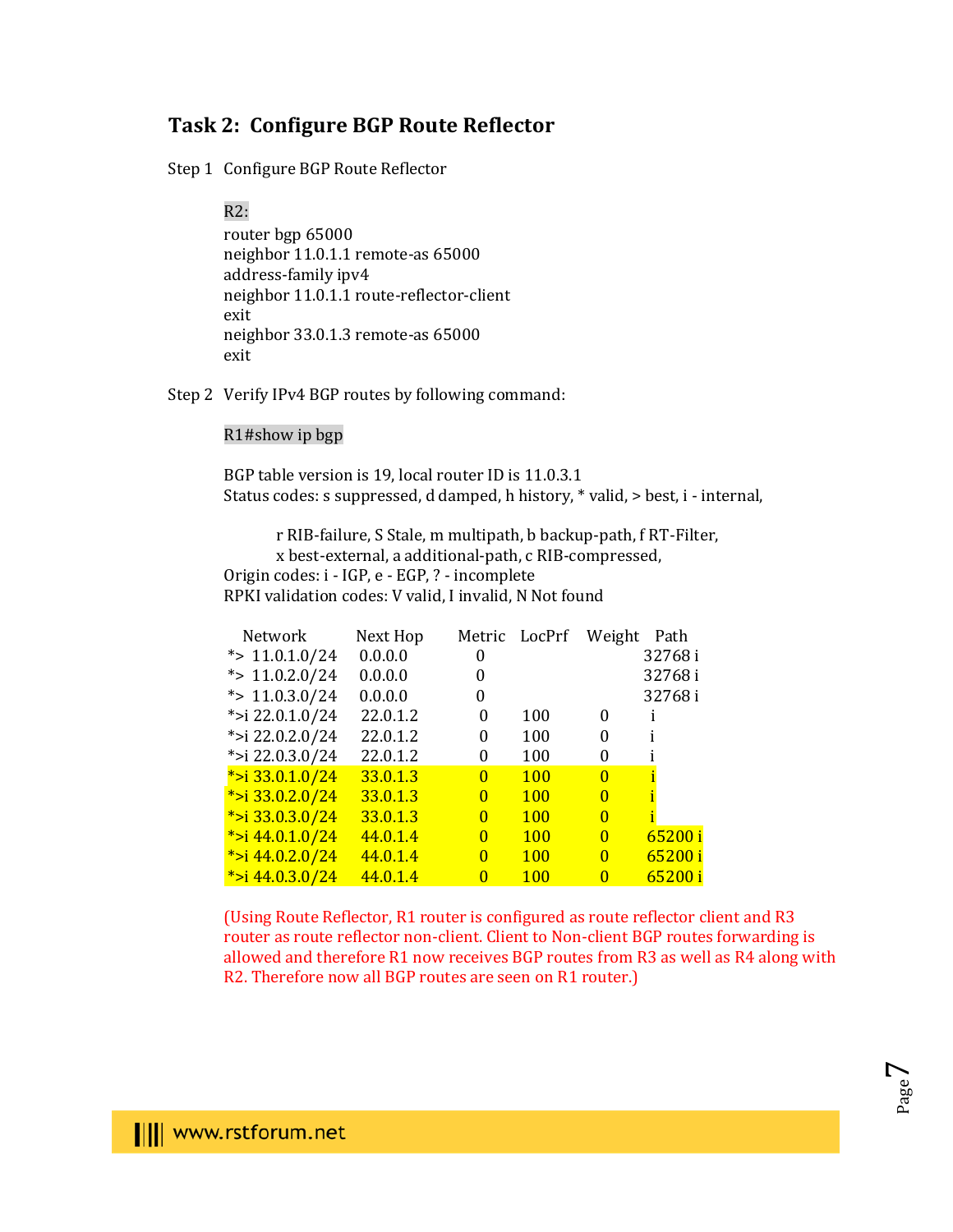#### R2#show ip bgp

BGP table version is 19, local router ID is 22.0.3.2

Status codes: s suppressed, d damped, h history, \* valid, > best, i - internal,

r RIB-failure, S Stale, m multipath, b backup-path, f RT-Filter,

x best-external, a additional-path, c RIB-compressed,

Origin codes: i - IGP, e - EGP, ? - incomplete

RPKI validation codes: V valid, I invalid, N Not found

| Network           | Next Hop | Metric   | LocPrf | Weight   | Path   |
|-------------------|----------|----------|--------|----------|--------|
| *>i 11.0.1.0/24   | 11.0.1.1 | $\theta$ | 100    | $\theta$ |        |
| *>i $11.0.2.0/24$ | 11.0.1.1 | 0        | 100    | 0        |        |
| *>i $11.0.3.0/24$ | 11.0.1.1 | 0        | 100    | 0        |        |
| *> $22.0.1.0/24$  | 0.0.0.0  | 0        |        | 32768    |        |
| *> $22.0.2.0/24$  | 0.0.0.0  | 0        |        | 32768    | i      |
| *> $22.0.3.0/24$  | 0.0.0.0  | 0        |        | 32768    | i      |
| *>i 33.0.1.0/24   | 33.0.1.3 | 0        | 100    | $\Omega$ |        |
| *>i 33.0.2.0/24   | 33.0.1.3 | $\Omega$ | 100    | 0        |        |
| *>i 33.0.3.0/24   | 33.0.1.3 | 0        | 100    | 0        |        |
| *>i 44.0.1.0/24   | 44.0.1.4 | 0        | 100    | 0        | 65200i |
| *>i 44.0.2.0/24   | 44.0.1.4 | 0        | 100    | 0        | 65200i |
| *>i 44.0.3.0/24   | 44.0.1.4 |          | 100    | 0        | 65200i |
|                   |          |          |        |          |        |

R3#show ip bgp

BGP table version is 13, local router ID is 33.0.3.3

Status codes: s suppressed, d damped, h history, \* valid, > best, i - internal,

 r RIB-failure, S Stale, m multipath, b backup-path, f RT-Filter, x best-external, a additional-path, c RIB-compressed,

Origin codes: i - IGP, e - EGP, ? - incomplete

RPKI validation codes: V valid, I invalid, N Not found

| Next Hop | Metric       | LocPrf     |              | Path    |
|----------|--------------|------------|--------------|---------|
| 11.0.1.1 | 0            | <b>100</b> | $\Omega$     |         |
| 11.0.1.1 | $\bf{0}$     | <b>100</b> | $\Omega$     |         |
| 11.0.1.1 | $\mathbf{0}$ | <b>100</b> | $\mathbf{0}$ |         |
| 22.0.1.2 | 0            | 100        | 0            |         |
| 22.0.1.2 | 0            | 100        | 0            |         |
| 22.0.1.2 | 0            | 100        | 0            |         |
| 0.0.0.0  | 0            |            | 32768        |         |
| 0.0.0.0  | 0            |            | 32768        |         |
| 0.0.0.0  | 0            |            | 32768        |         |
| 44.0.1.4 | $\Omega$     |            | $\Omega$     | 65200 i |
| 44.0.1.4 | 0            |            | 0            | 65200 i |
| 44.0.1.4 |              |            | 0            | 65200 i |
|          |              |            |              | Weight  |

Page  $\infty$